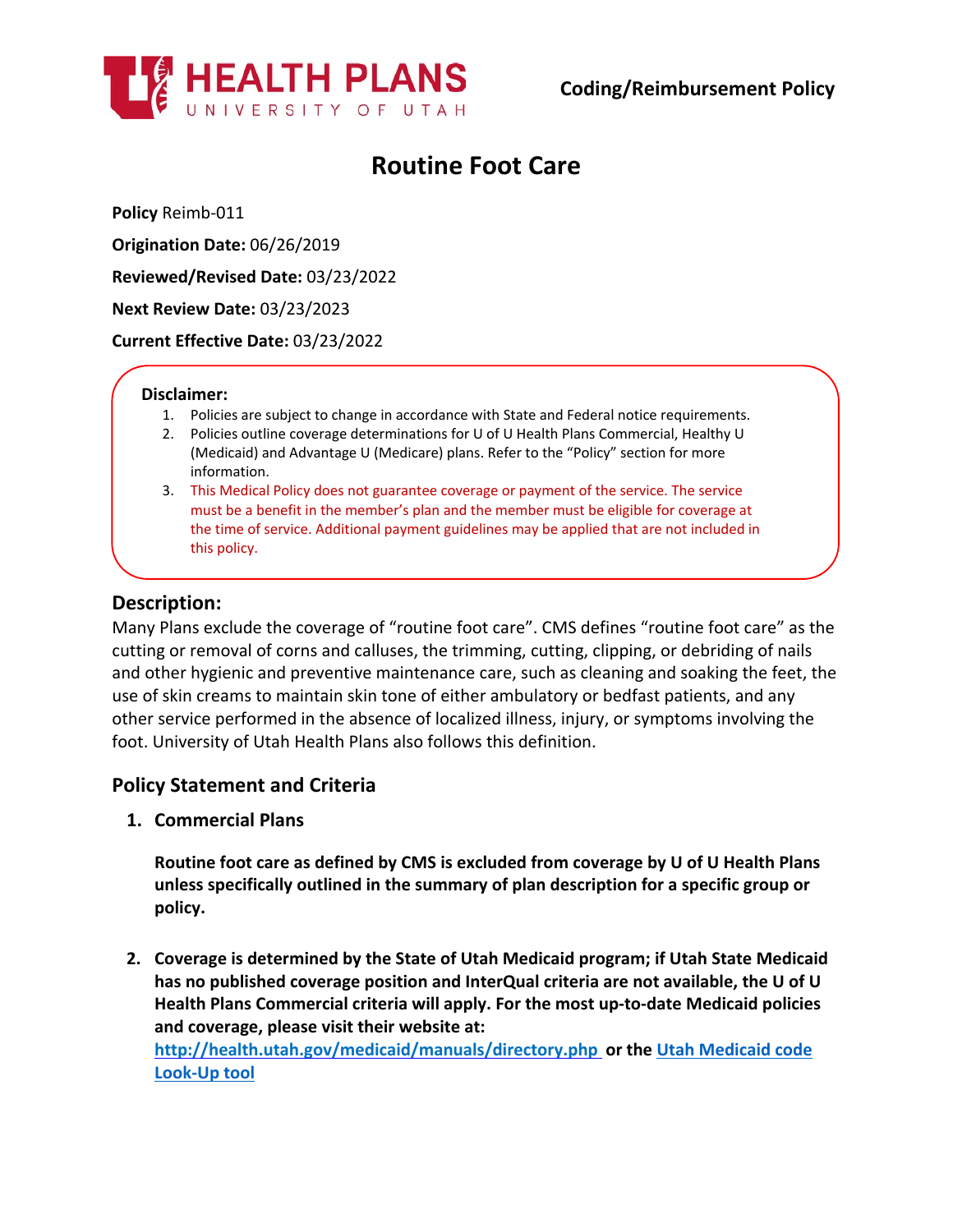**CPT/HCPCS codes covered by Utah State Medicaid may still require further evaluation to determine medical necessity for coverage.**

**3. Medicare Plans**

**Coverage is determined by the Centers for Medicare and Medicaid Services (CMS); if a coverage determination has not been adopted by CMS and InterQual criteria are not available, the U of U Health Plans Commercial criteria will apply. For the most up-todate Medicare policies and coverage, please visit their search website at: [http://www.cms.gov/medicare-coverage-database/overview-and-quick](http://www.cms.gov/medicare-coverage-database/overview-and-quick-search.aspx?from2=search1.asp&)[search.aspx?from2=search1.asp&](http://www.cms.gov/medicare-coverage-database/overview-and-quick-search.aspx?from2=search1.asp&) or [the manual website](https://www.cms.gov/Regulations-and-Guidance/Guidance/Manuals/Internet-Only-Manuals-IOMs)**

# **Applicable Coding**

## **CPT Codes**

- **11055** Paring or cutting of benign hyperkeratotic lesion (eg, corn or callus); single lesion
- **11056** Paring or cutting of benign hyperkeratotic lesion (eg, corn or callus); 2 to 4 lesions
- **11057** Paring or cutting of benign hyperkeratotic lesion (eg, corn or callus); more than 4 lesions
- **11719** Trimming of nondystrophic nails, any number
- **11720** Debridement of nail(s) by any method(s); 1 to 5
- **11721** Debridement of nail(s) by any method(s); 6 or more

### **HCPCS Codes**

**S0390** Routine foot care; removal and/or trimming of corns, calluses and/or nails and preventive maintenance in specific medical conditions (e.g., diabetes), per visit

#### **References**:

- 1. American Podiatric Medical Association (APMA). 2019. Available at[: https://www.apma.org/](https://www.apma.org/)
- 2. Center for Medicare and Medicaid Services (CMS) Medicare (Dec, 2019) Learning Network (MLN) Fact Sheet "Medicare Podiarty Services" Avaialble at[: https://www.cms.gov/Outreach-and-Education/Medicare-Learning-Network-](https://www.cms.gov/Outreach-and-Education/Medicare-Learning-Network-MLN/MLNProducts/Downloads/MedicarePodiatryServicesSE_FactSheet.pdf)[MLN/MLNProducts/Downloads/MedicarePodiatryServicesSE\\_FactSheet.pdf](https://www.cms.gov/Outreach-and-Education/Medicare-Learning-Network-MLN/MLNProducts/Downloads/MedicarePodiatryServicesSE_FactSheet.pdf)
- 3. Current Procedural Terminology (CPT®) American Medical Association (AMA). 2019.
- 4. Optum360, LLC. (2019) Optum 360 Encoder Pro for Payers Professional.

#### Disclaimer:

This document is for informational purposes only and should not be relied on in the diagnosis and care of individual patients. Medical and Coding/Reimbursement policies do not constitute medical advice, plan preauthorization, certification, an explanation of benefits, or a contract. Members should consult with appropriate health care providers to obtain needed medical advice, care, and treatment. Benefits and eligibility are determined before medical guidelines and payment guidelines are applied. Benefits are determined by the member's individual benefit plan that is in effect at the time services are rendered.

The codes for treatments and procedures applicable to this policy are included for informational purposes. Inclusion or exclusion of a procedure, diagnosis or device code(s) does not constitute or imply member coverage or provider reimbursement policy. Please refer to the member's contract benefits in effect at the time of service to determine coverage or non-coverage of these services as it applies to an individual member.